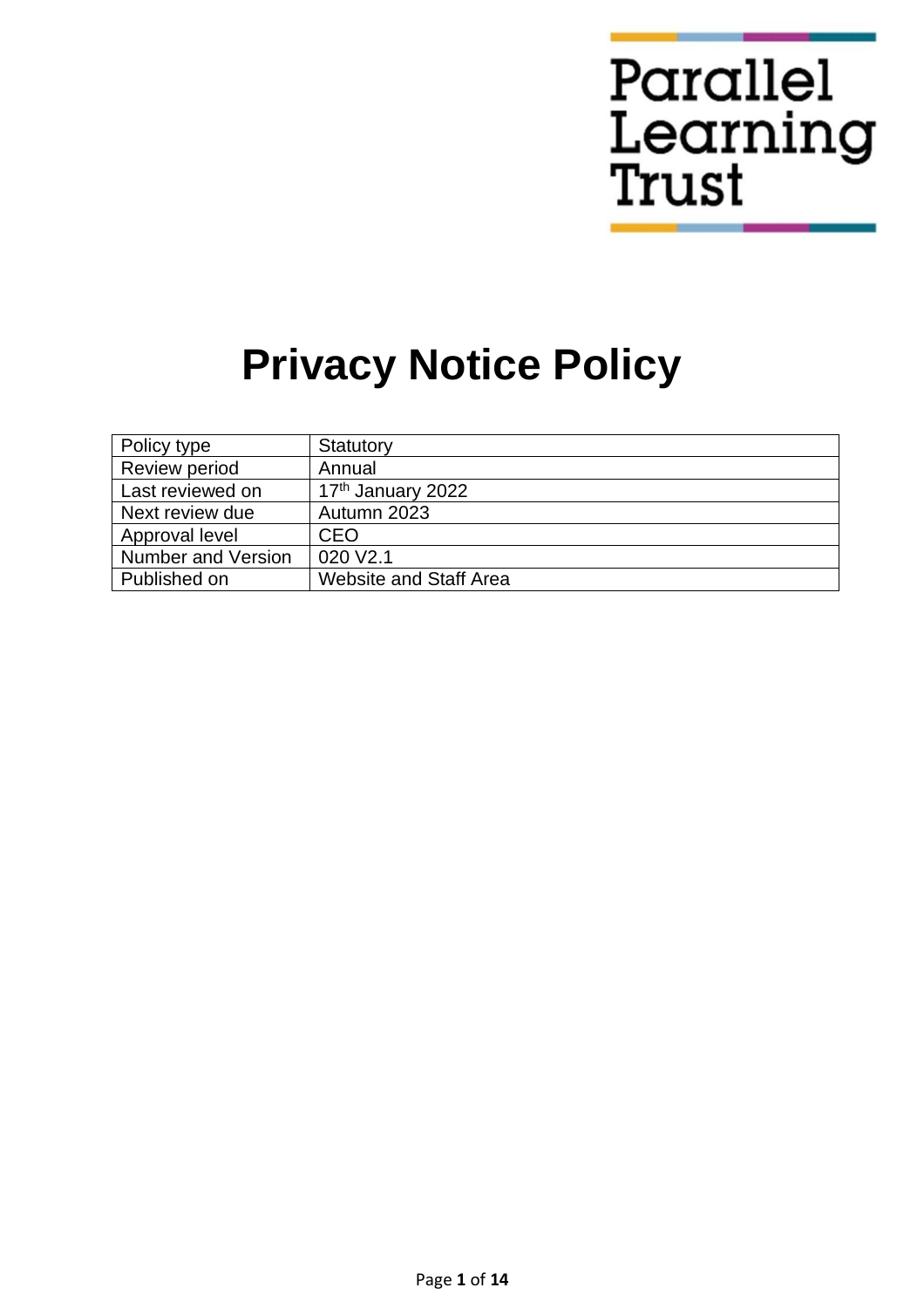| <b>Version</b><br><b>Number</b> | <b>Purpose/Change</b>                              | <b>Author</b>                  | Date |
|---------------------------------|----------------------------------------------------|--------------------------------|------|
| V1.0                            | Scheduled review                                   | DPO, Corinne Gould 04-Nov-2020 |      |
| V <sub>2.0</sub>                | Included pupils and staff; removed reference to EU | DPO, Corinne Gould 17-Jan-2022 |      |
| V2.1                            | Updated contact details                            | DPO, Corinne Gould 06-Apr-2022 |      |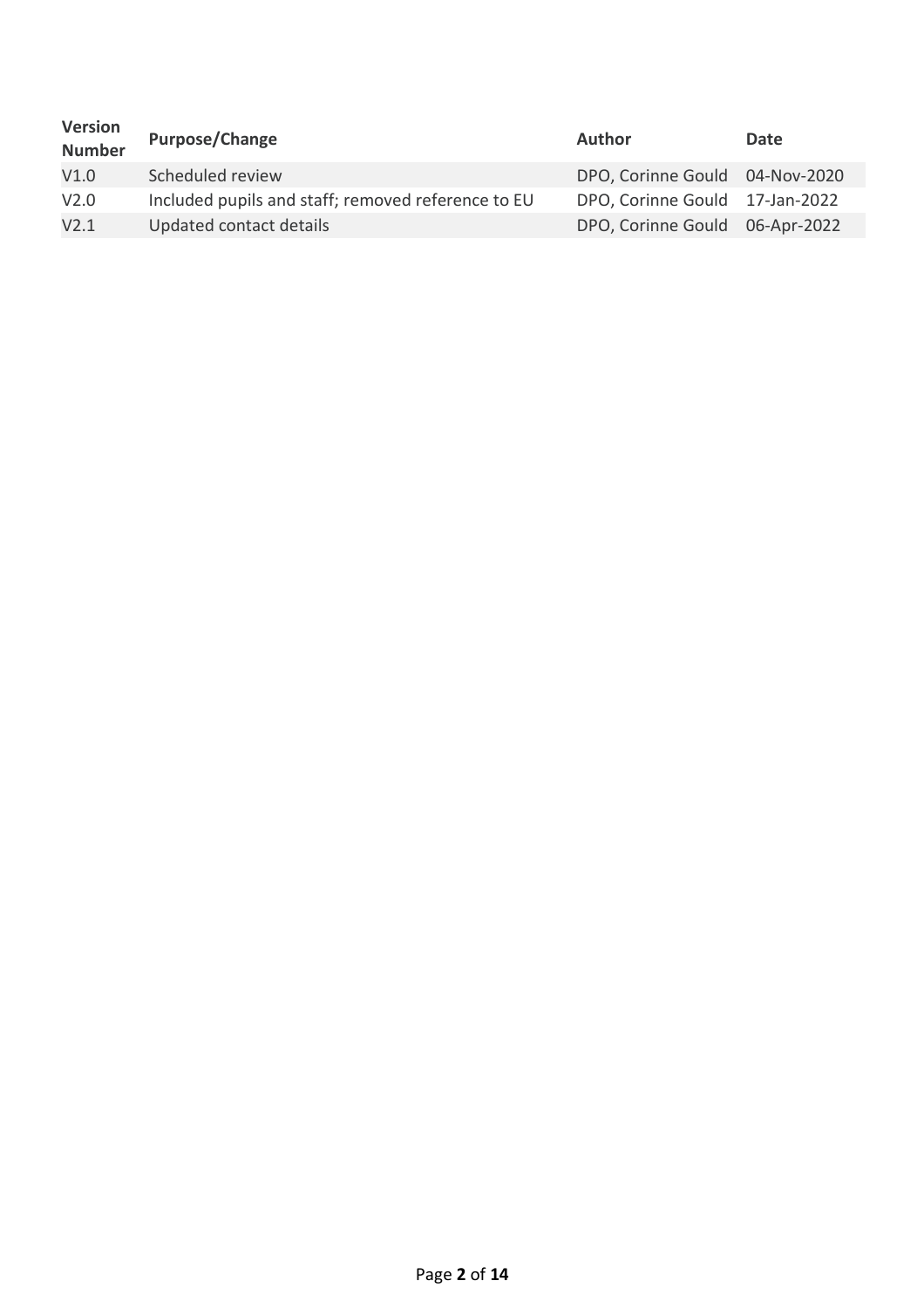# **CONTENTS**

| <b>Privacy Notice for Parents/Carers</b> |    |
|------------------------------------------|----|
| Privacy Notice for Pupils                |    |
| Privacy Notice for Staff                 | -1 |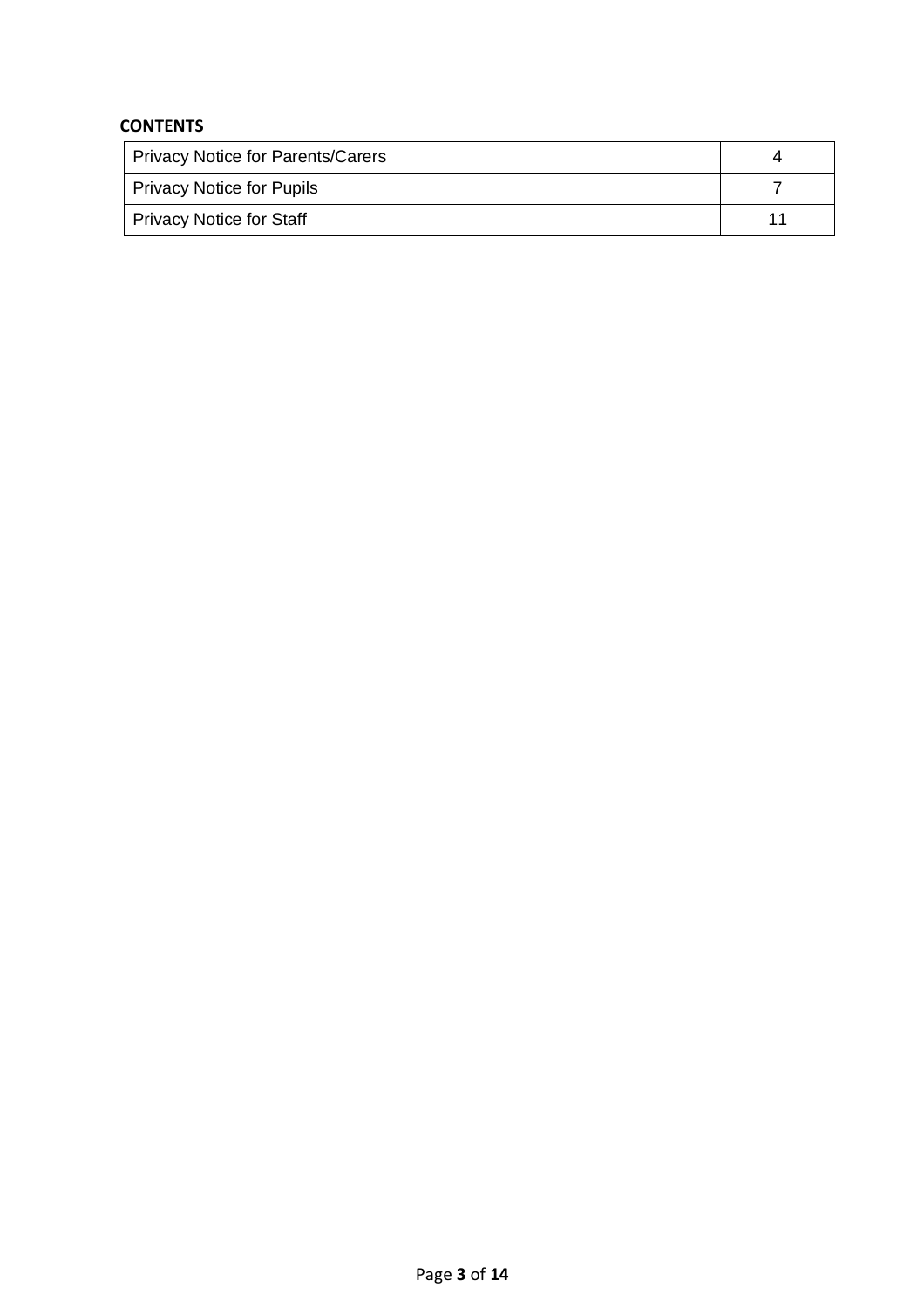# **1. Privacy Notice for Parents/Carers**

Under data protection law, individuals have a right to be informed about how the school uses any personal data that we hold about them. We comply with this right by providing 'privacy notices' (sometimes called 'fair processing notices') to individuals where we are processing their personal data.

This privacy notice explains how we collect, store and use personal data about pupils. We, Parallel Learning Trust, Suite 1, 1&2 Leonard Place, Westerham Road, Keston, BR2 6HQ are the 'data controller' for the purposes of data protection law.

Our data protection officer is Corinne Gould (see 'Contact us' below).

# 1.1. The personal data we hold

Personal data that we may collect, use, store and share (when appropriate) about pupils includes, but is not restricted to:

- Contact details, contact preferences, date of birth, identification documents
- Results of internal assessments and externally set tests
- Pupil and curricular records
- Characteristics, such as ethnic background, eligibility for free school meals, or special educational needs
- Exclusion information
- Details of any medical conditions, including physical and mental health
- Attendance information
- Safeguarding information
- Details of any support received, including care packages, plans and support providers
- Photographs
- CCTV images captured in school

We may also hold data about pupils that we have received from other organisations, including other schools, local authorities and the Department for Education.

1.2. Why we use this data

We use this data to:

- Support pupil learning
- Monitor and report on pupil progress
- Provide appropriate pastoral care
- Protect pupil welfare
- Assess the quality of our services
- Administer admissions waiting lists
- Carry out research
- Comply with the law regarding data sharing
- 1.3. Our legal basis for using this data

We only collect and use pupils' personal data when the law allows us to. Most commonly, we process it where:

- We need to comply with a legal obligation
- We need it to perform an official task in the public interest

Less commonly, we may also process pupils' personal data in situations where:

- We have obtained consent to use it in a certain way
- We need to protect the individual's vital interests (or someone else's interests)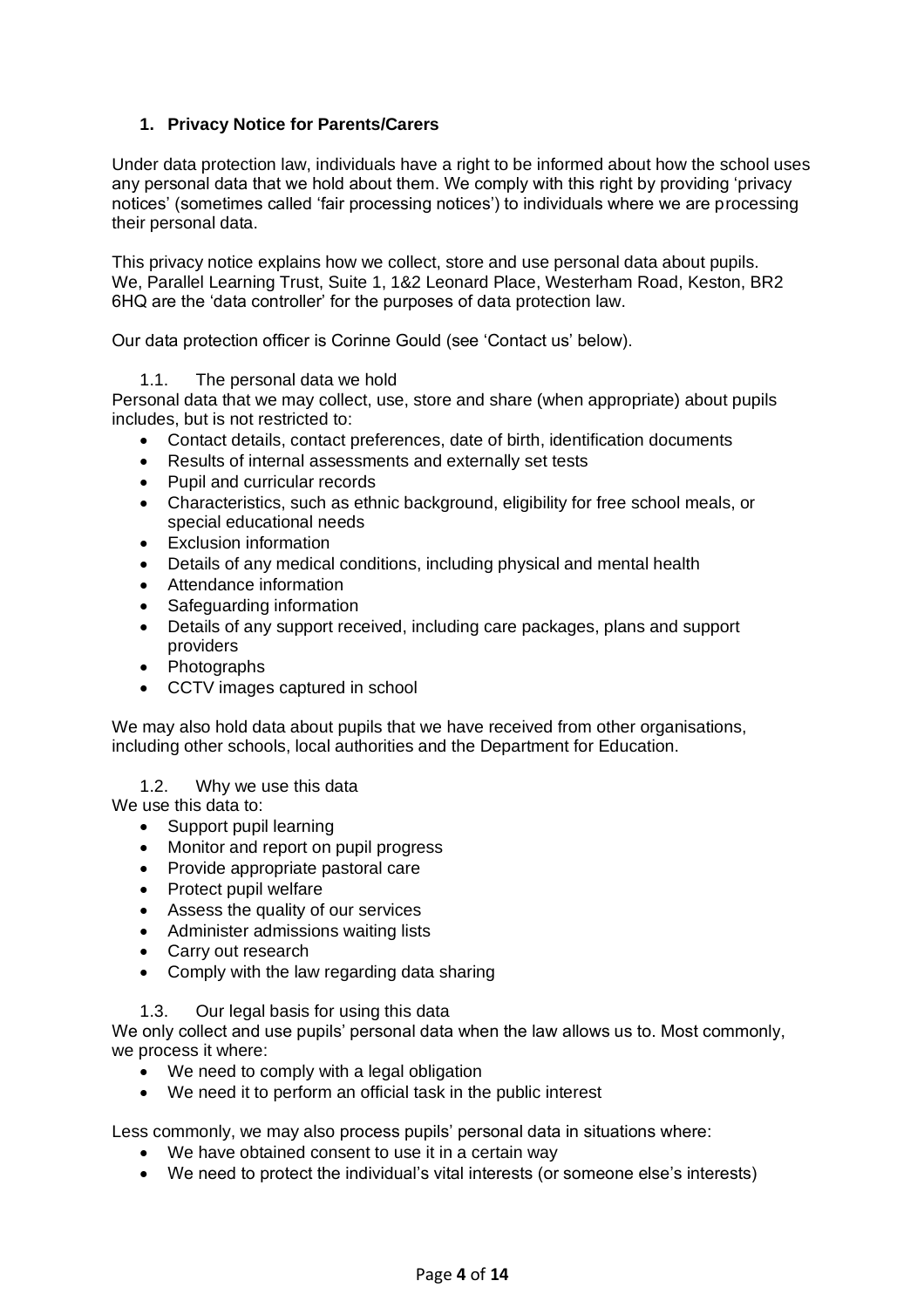Where we have obtained consent to use pupils' personal data, this consent can be withdrawn at any time. We will make this clear when we ask for consent and explain how consent can be withdrawn.

Some of the reasons listed above for collecting and using pupils' personal data overlap, and there may be several grounds which justify our use of this data.

#### 1.4. Collecting this information

While the majority of information we collect about pupils is mandatory, there is some information that can be provided voluntarily.

Whenever we seek to collect information from you or your child, we make it clear whether providing it is mandatory or optional. If it is mandatory, we will explain the possible consequences of not complying.

#### 1.5. How we store this data

We keep personal information about pupils while they are attending our school. We may also keep it beyond their attendance at our school if this is necessary in order to comply with our legal obligations.

#### 1.6. Data sharing

We do not share information about pupils with any third party without consent unless the law and our policies allow us to do so.

Where it is legally required, or necessary (and it complies with data protection law) we may share personal information about pupils with:

- Our local authority to meet our legal obligations to share certain information with it, such as safeguarding concerns and exclusions
- The Department for Education
- The pupil's family and representatives
- Educators and examining bodies
- Our regulator [specify as appropriate, e.g. Ofsted, Independent Schools Inspectorate]
- Suppliers and service providers to enable them to provide the service we have contracted them for
- Financial organisations
- Central and local government
- Our auditors
- Survey and research organisations
- Health authorities
- Security organisations
- Health and social welfare organisations
- Professional advisers and consultants
- Charities and voluntary organisations
- Police forces, courts, tribunals
- Professional bodies

#### 1.7. National Pupil Database

We are required to provide information about pupils to the Department for Education as part of statutory data collections such as the school census which occur three times each academic year.

Some of this information is then stored in the [National Pupil Database](https://www.gov.uk/guidance/how-to-access-department-for-education-dfe-data-extracts) (NPD), which is owned and managed by the Department and provides evidence on school performance to inform research.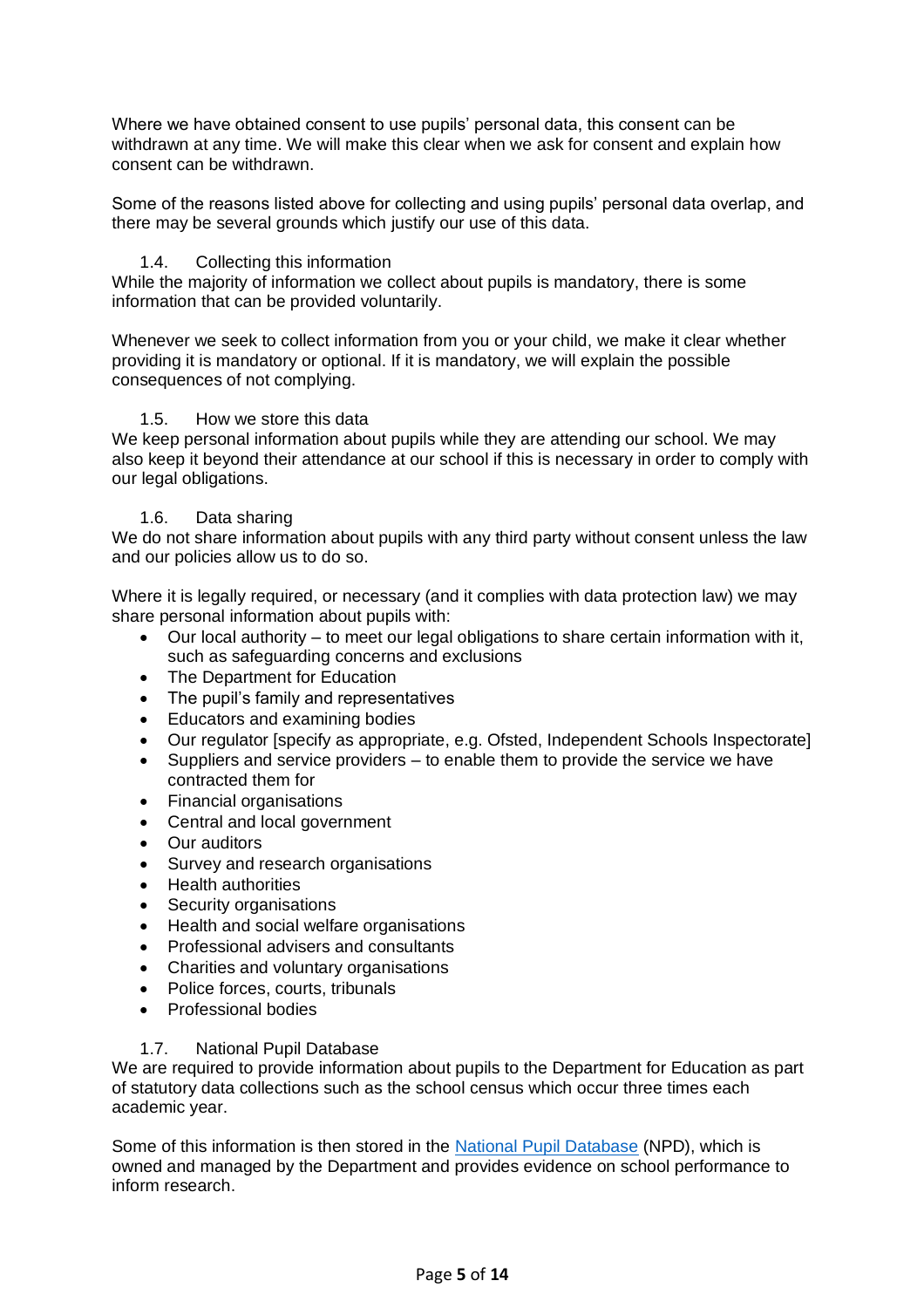The database is held electronically so it can easily be turned into statistics. The information is securely collected from a range of sources including schools, local authorities and exam boards.

The Department for Education may share information from the NPD with other organisations which promote children's education or wellbeing in England. Such organisations must agree to strict terms and conditions about how they will use the data.

For more information, see the Department's webpage on [how it collects and shares research](https://www.gov.uk/guidance/data-protection-how-we-collect-and-share-research-data)  [data.](https://www.gov.uk/guidance/data-protection-how-we-collect-and-share-research-data)

You can also [contact the Department for Education](https://www.gov.uk/contact-dfe) with any further questions about the NPD.

#### 1.8. Youth support services

Once our pupils reach the age of 13, we are legally required to pass on certain information about them to their Local Education Authority as it has legal responsibilities regarding the education or training of 13-19 year-olds.

This information enables it to provide youth support services, post-16 education and training services, and careers advisers.

Parents/carers, or pupils once aged 16 or over, can contact our data protection officer to request that we only pass the individual's name, address and date of birth to the Local Education Authority.

#### 1.9. Transferring data internationally

Where we transfer personal data to a country or territory outside the UK, we will do so in accordance with data protection law.

1.10. Parents and pupils' rights regarding personal data Individuals have a right to make a 'subject access request' to gain access to personal information that the school holds about them.

Parents/carers can make a request with respect to their child's data where the child is not considered mature enough to understand their rights over their own data (usually under the age of 12), or where the child has provided consent.

Parents also have the right to make a subject access request with respect to any personal data the school holds about them.

If you make a subject access request, and if we do hold information about you or your child, we will:

- Give you a description of it
- Tell you why we are holding and processing it, and how long we will keep it for
- Explain where we got it from, if not from you or your child
- Tell you who it has been, or will be, shared with
- Let you know whether any automated decision-making is being applied to the data, and any consequences of this
- Give you a copy of the information in an intelligible form

Individuals also have the right for their personal information to be transmitted electronically to another organisation in certain circumstances.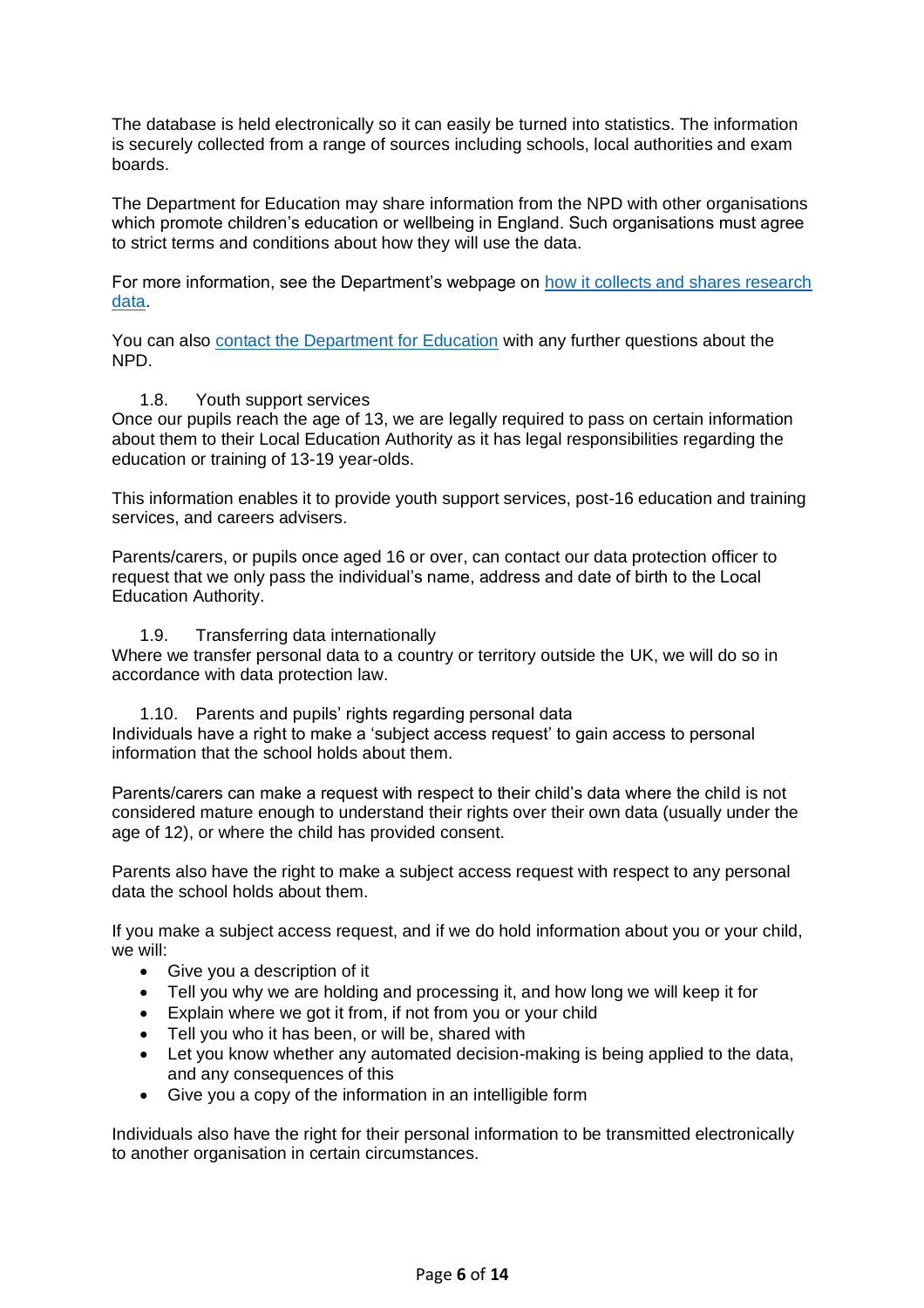If you would like to make a request please contact our data protection officer.

# 1.11. Other rights

Under data protection law, individuals have certain rights regarding how their personal data is used and kept safe, including the right to:

- Object to the use of personal data if it would cause, or is causing, damage or distress
- Prevent it being used to send direct marketing
- Object to decisions being taken by automated means (by a computer or machine, rather than by a person)
- In certain circumstances, have inaccurate personal data corrected, deleted or destroyed, or restrict processing
- Claim compensation for damages caused by a breach of the data protection regulations

To exercise any of these rights, please contact our data protection officer.

#### 1.12. Complaints

We take any complaints about our collection and use of personal information very seriously.

If you think that our collection or use of personal information is unfair, misleading or inappropriate, or have any other concern about our data processing, please raise this with us in the first instance.

To make a complaint, please contact Corinne Gould at the Trust office by emailing [cgould@plt.org.uk](mailto:cgould@plt.org.uk)

Alternatively, you can make a complaint to the Information Commissioner's Office:

- Report a concern online at<https://ico.org.uk/concerns/>
- Call 0303 123 1113
- Or write to: Information Commissioner's Office, Wycliffe House, Water Lane, Wilmslow, Cheshire, SK9 5AF

# 1.13. Contact us

If you have any questions, concerns or would like more information about anything mentioned in this privacy notice, please contact Corinne Gould at our Trust office at [cgould@plt.org.uk](mailto:cgould@plt.org.uk)

This notice is based on the [Department for Education's model privacy notice](https://www.gov.uk/government/publications/data-protection-and-privacy-privacy-notices) for pupils, amended for parents and to reflect the way we use data in this school.

# **2. Privacy notice for pupils**

You have a legal right to be informed about how our school uses any personal information that we hold about you. To comply with this, we provide a 'privacy notice' to you where we are processing your personal data.

This privacy notice explains how we collect, store and use personal data about you. We, Parallel Learning Trust, Suite 1, 1&2 Leonard Place, Westerham Road, Keston, BR2 6HQ are the 'data controller' for the purposes of data protection law.

# 2.1. The personal data we hold

We hold some personal information about you to make sure we can help you learn and look after you at school.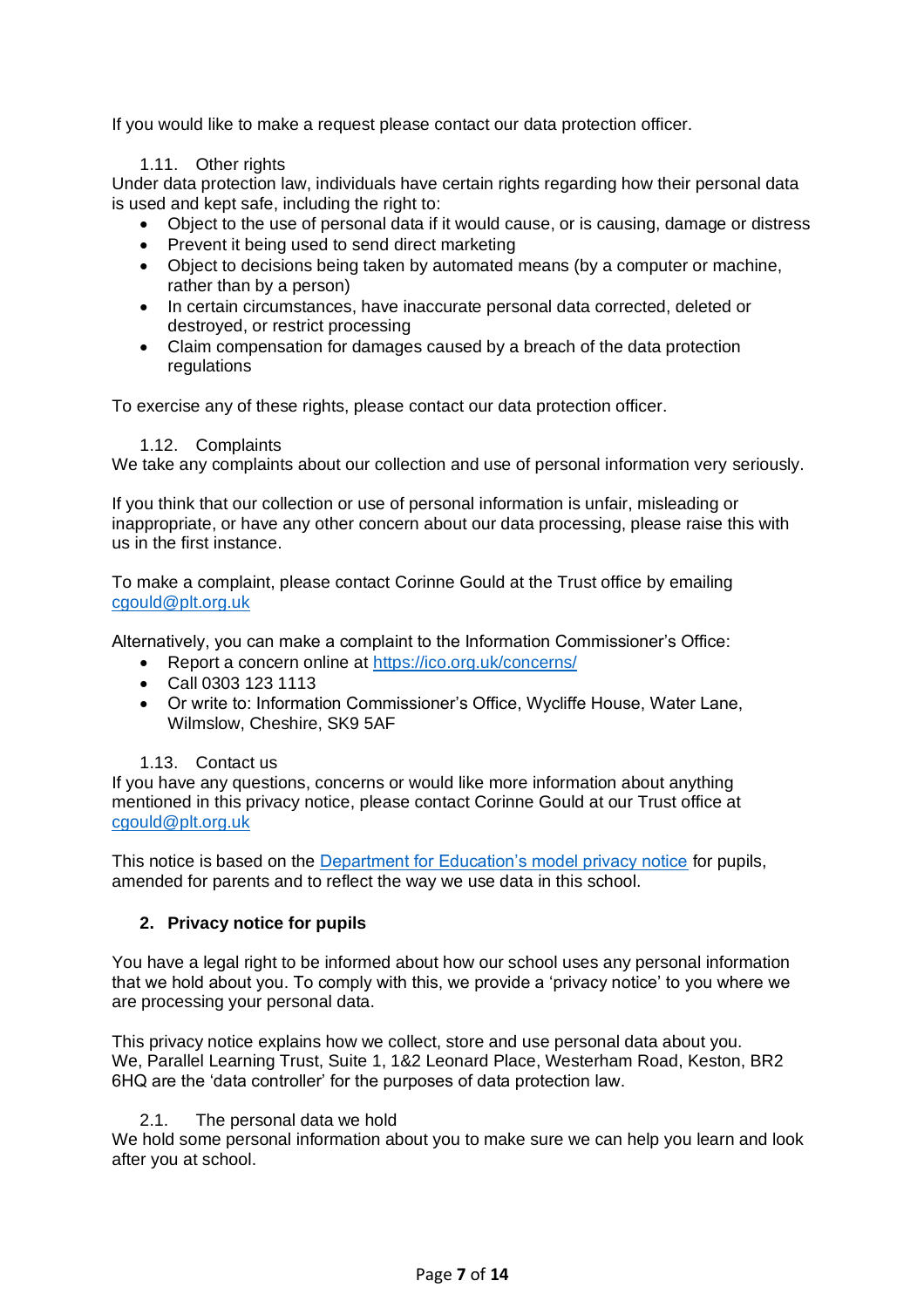For the same reasons, we get information about you from some other places too  $-$  like other schools, the local council and the government.

This information includes:

- Your contact details
- Your test results
- Your attendance records
- Your characteristics, like your ethnic background or any special educational needs
- Any medical conditions you have
- Details of any behaviour issues or exclusions
- Photographs
- CCTV images

# 2.2. Why we use this data

We use this data to help run the school, including to:

- Get in touch with you and your parents when we need to
- Check how you're doing in exams and work out whether you or your teachers need any extra help
- Track how well the school as a whole is performing
- Look after your wellbeing
- 2.3. Our legal basis for using this data

We will only collect and use your information when the law allows us to. Most often, we will use your information where:

- We need to comply with the law
- We need to use it to carry out a task in the public interest (in order to provide you with an education)

Sometimes, we may also use your personal information where:

- You, or your parents/carers have given us permission to use it in a certain way
- We need to protect your interests (or someone else's interest)

Where we have got permission to use your data, you or your parents/carers may withdraw this at any time. We will make this clear when we ask for permission and explain how to go about withdrawing consent.

Some of the reasons listed above for collecting and using your information overlap, and there may be several grounds which mean we can use your data.

# 2.4. Collecting this information

While in most cases you, or your parents/carers, must provide the personal information we need to collect, there are some occasions when you can choose whether or not to provide the data.

We will always tell you if it's optional. If you must provide the data, we will explain what might happen if you don't.

# 2.5. How we store this data

We will keep personal information about you while you are a pupil at our school. We may also keep it after you have left the school, where we are required to by law.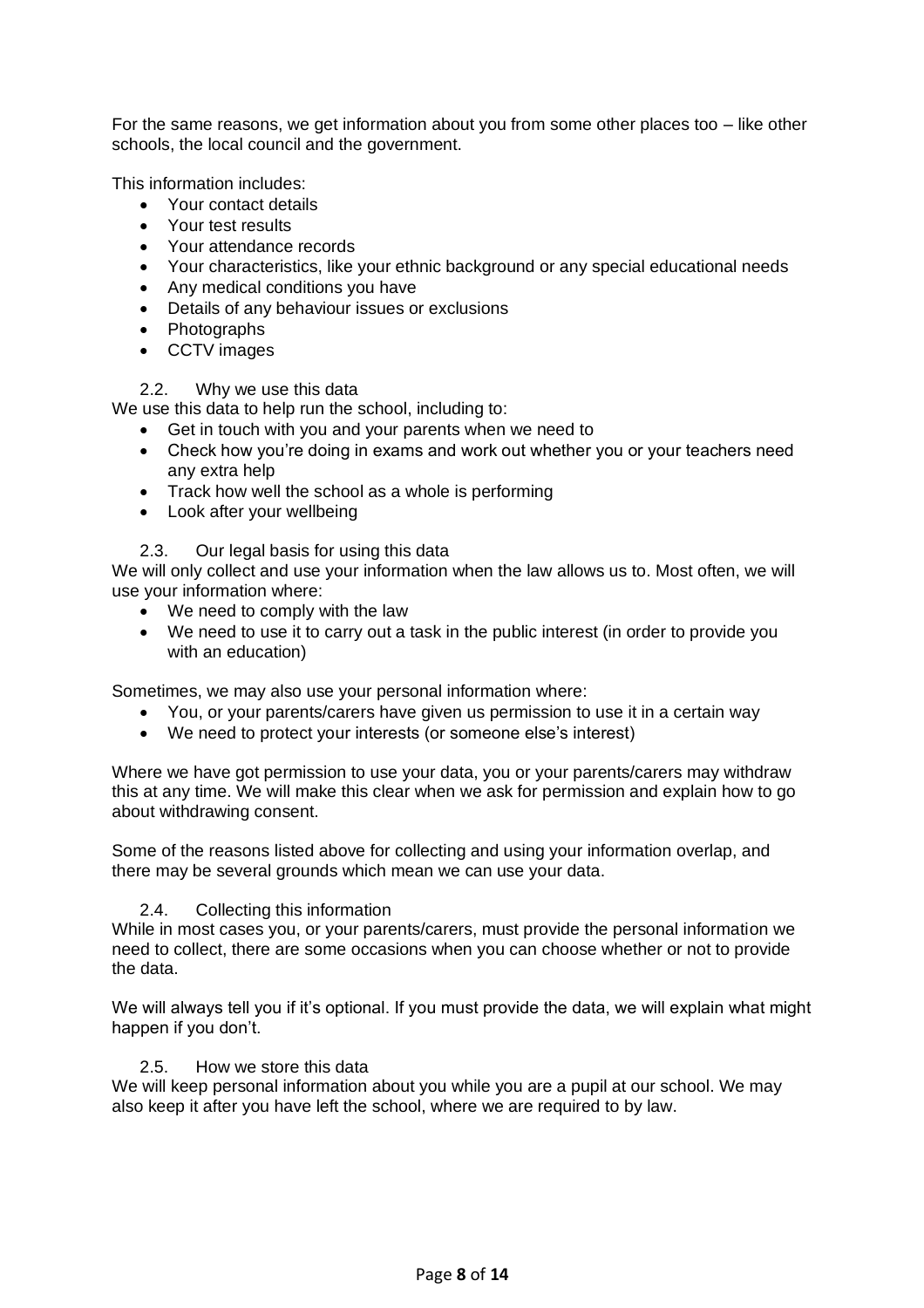# 2.6. Data sharing

We do not share personal information about you with anyone outside the school without permission from you or your parents/carers, unless the law and our policies allow us to do so.

Where it is legally required, or necessary for another reason allowed under data protection law, we may share personal information about you with:

- Our local authority to meet our legal duties to share certain information with it, such as concerns about pupils' safety and exclusions
- The Department for Education (a government department)
- Your family and representatives
- Educators and examining bodies
- Our regulator (the organisation or "watchdog" that supervises us), ([specify as appropriate, e.g. Ofsted, Independent Schools Inspectorate]
- Suppliers and service providers so that they can provide the services we have contracted them for
- Financial organisations
- Central and local government
- Our auditors
- Survey and research organisations
- Health authorities
- Security organisations
- Health and social welfare organisations
- Professional advisers and consultants
- Charities and voluntary organisations
- Police forces, courts, tribunals
- Professional bodies

# 2.7. National Pupil Database

We are required to provide information about you to the Department for Education (a government department) as part of data collections such as the school census.

Some of this information is then stored in the [National Pupil Database,](https://www.gov.uk/guidance/how-to-access-department-for-education-dfe-data-extracts) which is managed by the Department for Education and provides evidence on how schools are performing. This, in turn, supports research.

The database is held electronically so it can easily be turned into statistics. The information it holds is collected securely from schools, local authorities, exam boards and others.

The Department for Education may share information from the database with other organisations which promote children's education or wellbeing in England. These organisations must agree to strict terms and conditions about how they will use your data.

You can find more information about this on the Department for Education's webpage on [how it collects and shares research data.](https://www.gov.uk/guidance/data-protection-how-we-collect-and-share-research-data)

You can also [contact the Department for Education](https://www.gov.uk/contact-dfe) if you have any questions about the database.

# 2.8. Youth support services

Once you reach the age of 13, we are legally required to pass on certain information about you to your Local Education Authority as it has legal responsibilities regarding the education or training of 13-19 year-olds.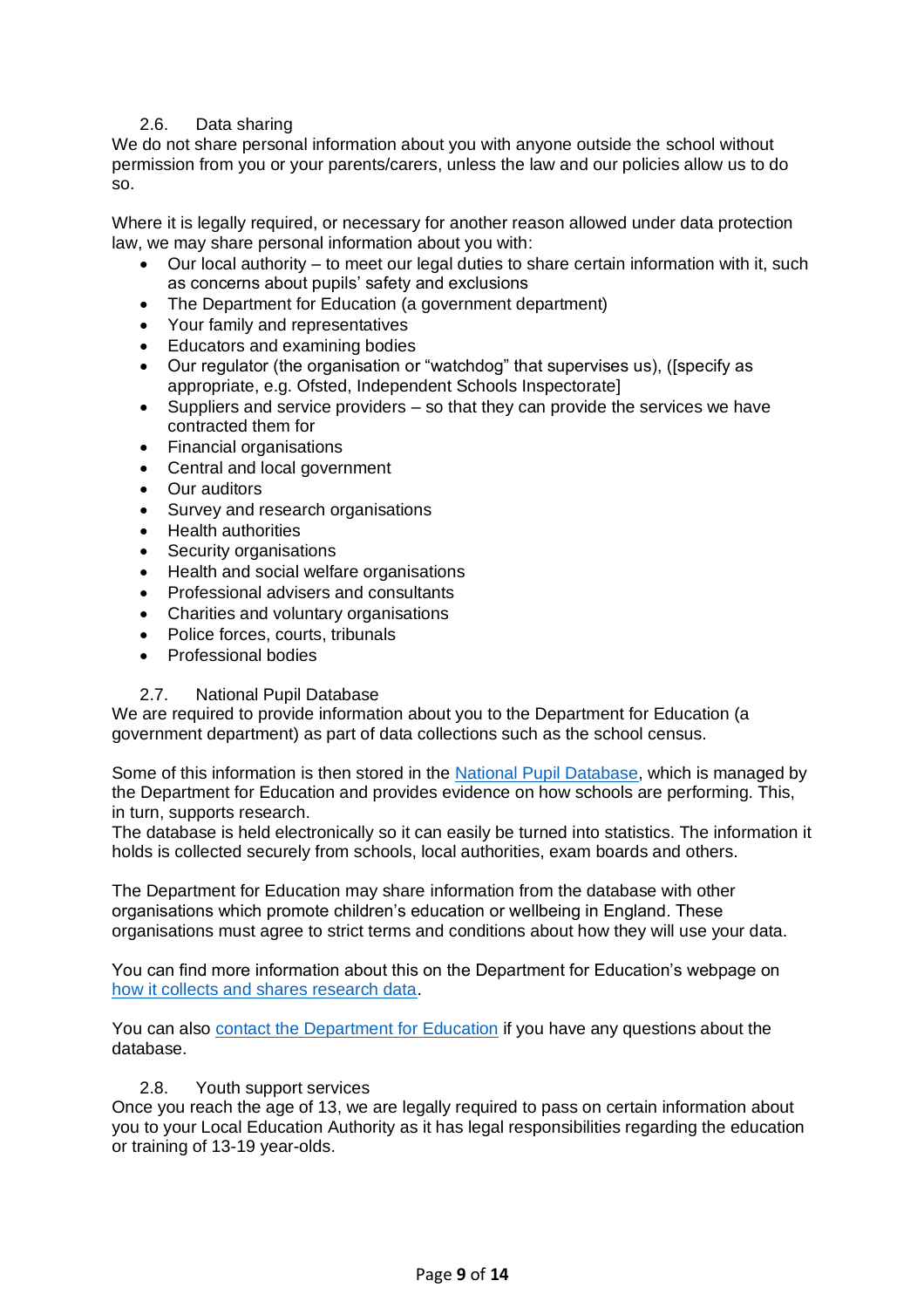This information enables it to provide youth support services, post-16 education and training services, and careers advisers.

Your parents/carers, or you once you're 16, can contact our data protection officer to ask us to only pass your name, address and date of birth to your Local Education Authority.

#### 2.9. Transferring data internationally

Where we share data with an organisation that is based outside the UK, we will protect your data by following data protection law.

#### 2.10. Your rights

How to access personal information we hold about you

You can find out if we hold any personal information about you, and how we use it, by making a 'subject access request', as long as we judge that you can properly understand your rights and what they mean.

If we do hold information about you, we will:

- Give you a description of it
- Tell you why we are holding and using it, and how long we will keep it for
- Explain where we got it from, if not from you or your parents
- Tell you who it has been, or will be, shared with
- Let you know if we are using your data to make any automated decisions (decisions being taken by a computer or machine, rather than by a person)
- Give you a copy of the information

You may also ask us to send your personal information to another organisation electronically in certain circumstances.

If you want to make a request please contact our data protection officer.

#### 2.11. Your other rights over your data

You have other rights over how your personal data is used and kept safe, including the right to:

- Say that you don't want it to be used if this would cause, or is causing, harm or distress
- Stop it being used to send you marketing materials
- Say that you don't want it used to make automated decisions (decisions made by a computer or machine, rather than by a person)
- Have it corrected, deleted or destroyed if it is wrong, or restrict our use of it
- Claim compensation if the data protection rules are broken and this harms you in some way

#### 2.12. Complaints

We take any complaints about how we collect and use your personal data very seriously, so please let us know if you think we've done something wrong.

You can make a complaint at any time by contacting our data protection officer.

You can also complain to the Information Commissioner's Office in one of the following ways:

- Report a concern online at<https://ico.org.uk/concerns/>
- Call 0303 123 1113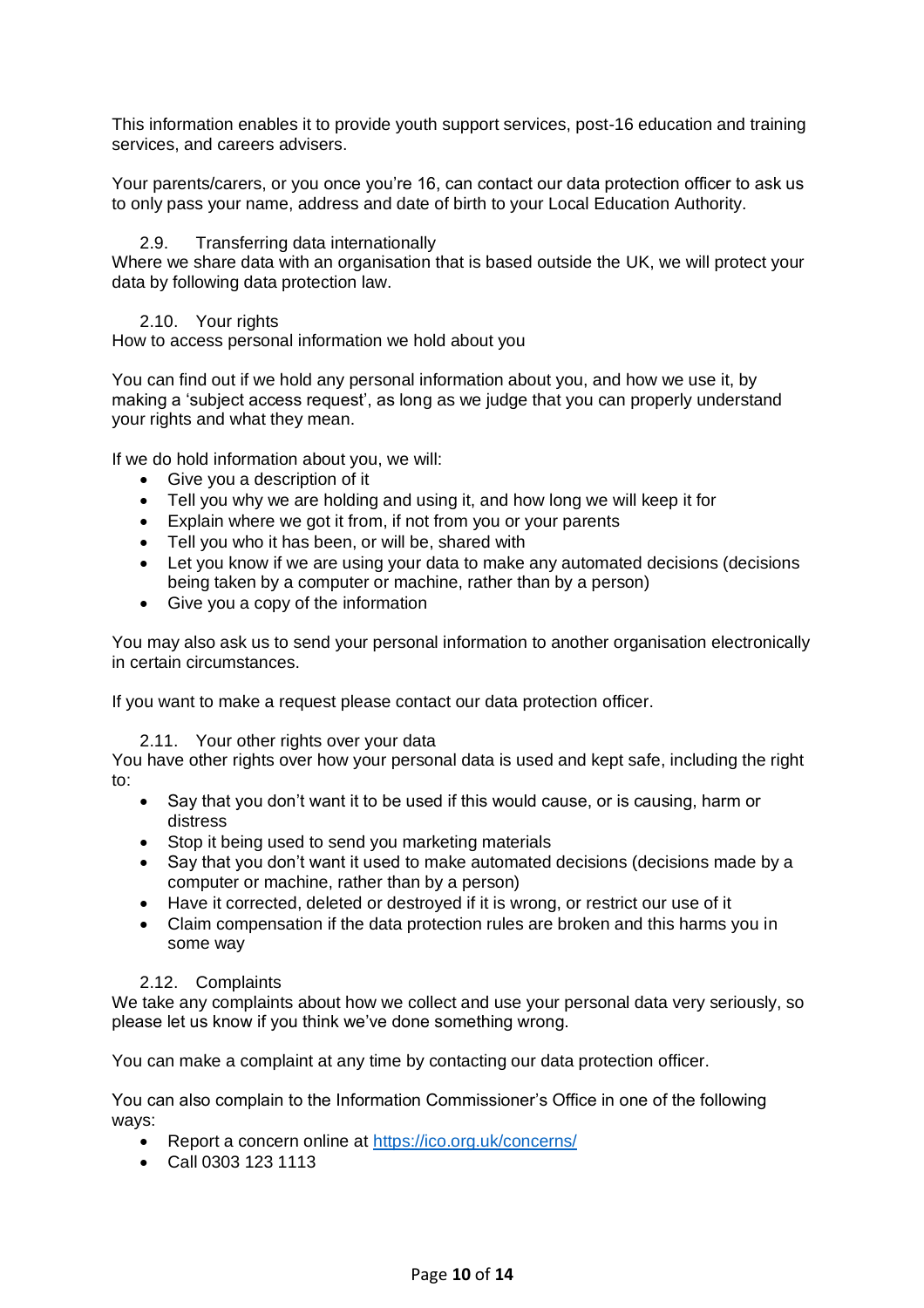• Or write to: Information Commissioner's Office, Wycliffe House, Water Lane, Wilmslow, Cheshire, SK9 5AF

# 2.13. Contact us

If you have any questions, concerns or would like more information about anything mentioned in this privacy notice, please contact Corinne Gould at our Trust office at [cgould@plt.org.uk](mailto:cgould@plt.org.uk)

This notice is based on the [Department for Education's model privacy notice](https://www.gov.uk/government/publications/data-protection-and-privacy-privacy-notices) for pupils, amended to reflect the way we use data in this school.

# **3. Privacy notice for staff**

Under data protection law, individuals have a right to be informed about how the school uses any personal data that we hold about them. We comply with this right by providing 'privacy notices' (sometimes called 'fair processing notices') to individuals where we are processing their personal data.

This privacy notice explains how we collect, store and use personal data about individuals we employ, or otherwise engage, to work at our school.

We, Parallel Learning Trust, Suite 1, 1&2 Leonard Place, Westerham Road, Keston, BR2 6HQ are the 'data controller' for the purposes of data protection law.

# 3.1. The personal data we hold

We process data relating to those we employ, or otherwise engage, to work at our school. Personal data that we may collect, use, store and share (when appropriate) about you includes, but is not restricted to:

- Contact details
- Date of birth, marital status and gender
- Next of kin and emergency contact numbers
- Salary, annual leave, pension and benefits information
- Bank account details, payroll records, National Insurance number and tax status information
- Recruitment information, including copies of right to work documentation, references and other information included in a CV or cover letter or as part of the application process
- Qualifications and employment records, including work history, job titles, working hours, training records and professional memberships
- Performance information
- Outcomes of any disciplinary and/or grievance procedures
- Absence data
- Copy of driving licence
- Photographs
- CCTV footage
- Data about your use of the school's information and communications system

We may also collect, store and use information about you that falls into "special categories" of more sensitive personal data. This includes information about (where applicable):

- Race, ethnicity, religious beliefs, sexual orientation and political opinions
- Trade union membership
- Health, including any medical conditions, and sickness records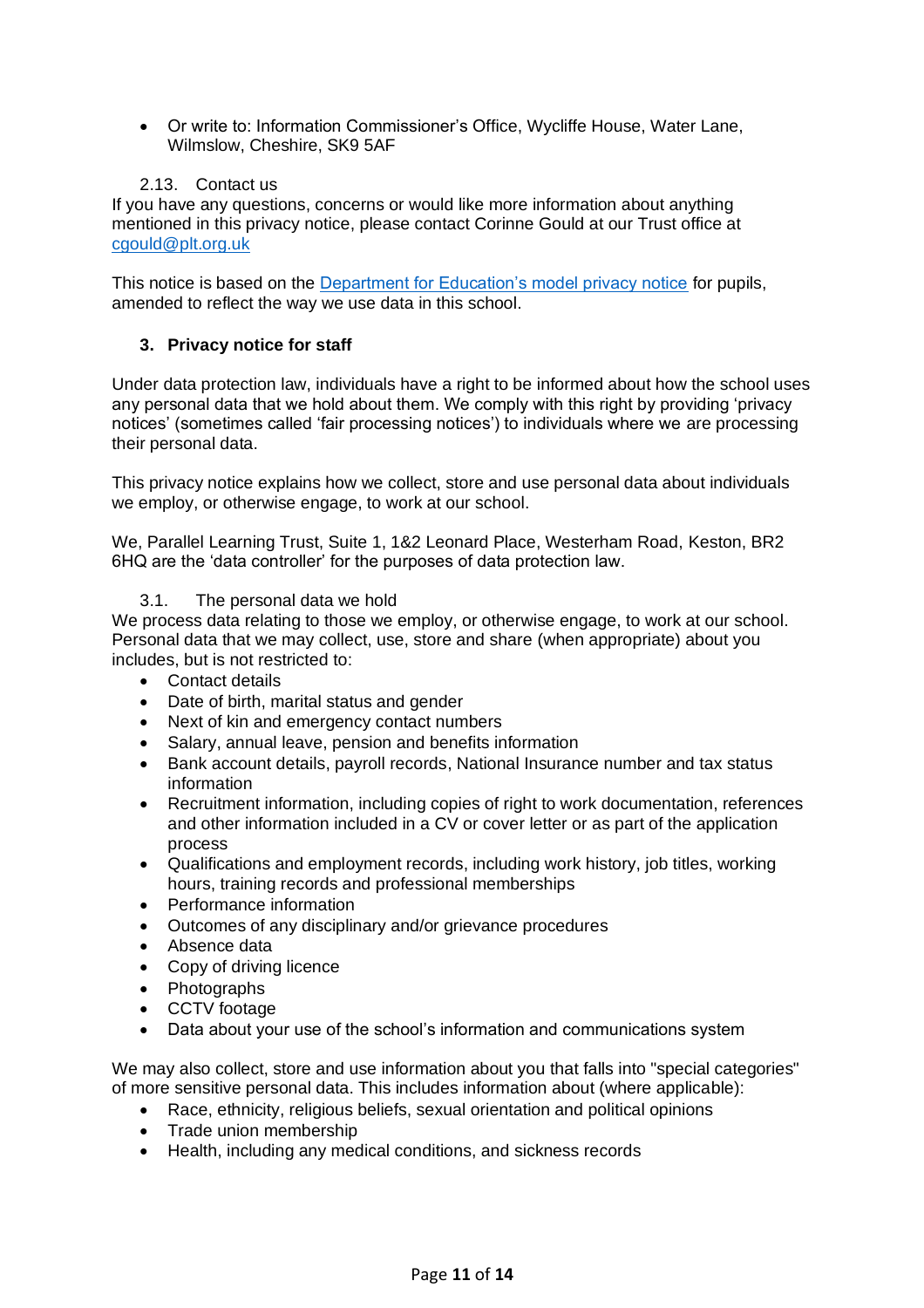# 3.2. Why we use this data

The purpose of processing this data is to help us run the school, including to:

- Enable you to be paid
- Facilitate safe recruitment, as part of our safeguarding obligations towards pupils
- Support effective performance management
- Inform our recruitment and retention policies
- Allow better financial modelling and planning
- Enable ethnicity and disability monitoring
- Improve the management of workforce data across the sector
- Support the work of the School Teachers' Review Body

# 3.3. Our lawful basis for using this data

We only collect and use personal information about you when the law allows us to. Most commonly, we use it where we need to:

- Fulfil a contract we have entered into with you
- Comply with a legal obligation
- Carry out a task in the public interest

Less commonly, we may also use personal information about you where:

- You have given us consent to use it in a certain way
- We need to protect your vital interests (or someone else's interests)

Where you have provided us with consent to use your data, you may withdraw this consent at any time. We will make this clear when requesting your consent and explain how you go about withdrawing consent if you wish to do so.

Some of the reasons listed above for collecting and using personal information about you overlap, and there may be several grounds which justify the school's use of your data.

# 3.4. Collecting this information

While the majority of information we collect from you is mandatory, there is some information that you can choose whether or not to provide to us.

Whenever we seek to collect information from you, we make it clear whether you must provide this information (and if so, what the possible consequences are of not complying), or whether you have a choice.

# 3.5. How we store this data

We create and maintain an employment file for each staff member. The information contained in this file is kept secure and is only used for purposes directly relevant to your employment.

Once your employment with us has ended, we will retain this file and delete the information in it in accordance with our record retention schedule.

# 3.6. Data sharing

We do not share information about you with any third party without your consent unless the law and our policies allow us to do so.

Where it is legally required, or necessary (and it complies with data protection law) we may share personal information about you with: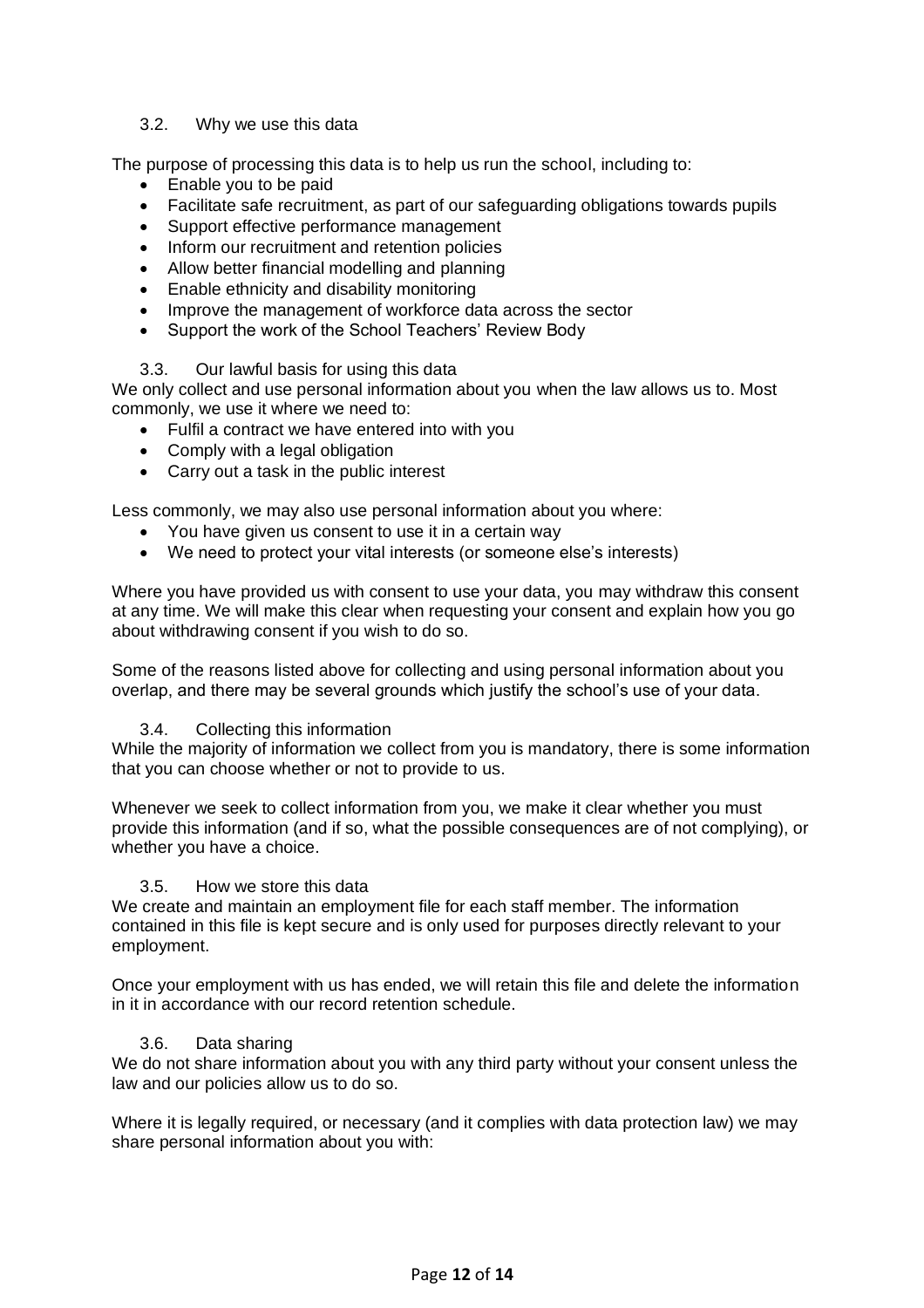- Our local authority to meet our legal obligations to share certain information with it, such as safeguarding concerns and [maintained schools only] information about headteacher performance and staff dismissals
- The Department for Education
- Your family or representatives
- Educators and examining bodies
- Our regulator [specify as appropriate e.g. Ofsted, Independent Schools Inspectorate]
- Suppliers and service providers to enable them to provide the service we have contracted them for, such as payroll
- Financial organisations
- Central and local government
- Our auditors
- Survey and research organisations
- Trade unions and associations
- Health authorities
- Security organisations
- Health and social welfare organisations
- Professional advisers and consultants
- Charities and voluntary organisations
- Police forces, courts, tribunals
- Professional bodies
- Employment and recruitment agencies

# 3.7. Transferring data internationally

Where we transfer personal data to a country or territory outside the UK, we will do so in accordance with data protection law.

# 3.8. Your rights

How to access personal information we hold about you

Individuals have a right to make a 'subject access request' to gain access to personal information that the school holds about them.

If you make a subject access request, and if we do hold information about you, we will:

- Give you a description of it
- Tell you why we are holding and processing it, and how long we will keep it for
- Explain where we got it from, if not from you
- Tell you who it has been, or will be, shared with
- Let you know whether any automated decision-making is being applied to the data, and any consequences of this
- Give you a copy of the information in an intelligible form

You may also have the right for your personal information to be transmitted electronically to another organisation in certain circumstances.

If you would like to make a request, please contact our data protection officer.

3.9. Your other rights regarding your data

Under data protection law, individuals have certain rights regarding how their personal data is used and kept safe. You have the right to:

- Object to the use of your personal data if it would cause, or is causing, damage or distress
- Prevent your data being used to send direct marketing